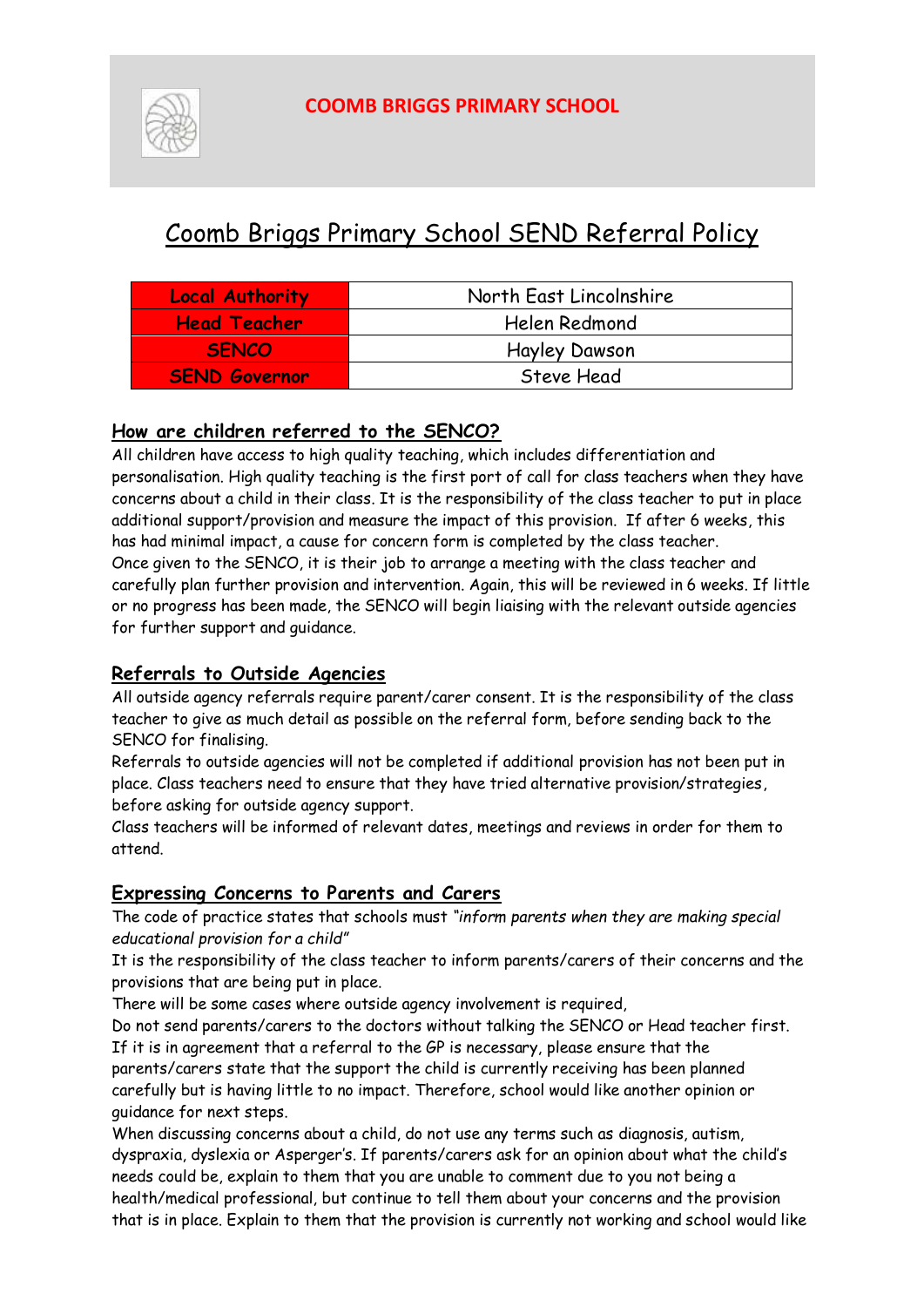

some support from other professionals to ensure that the child gets the exact support they need.

All parent/carer communication should be recorded and kept as evidence.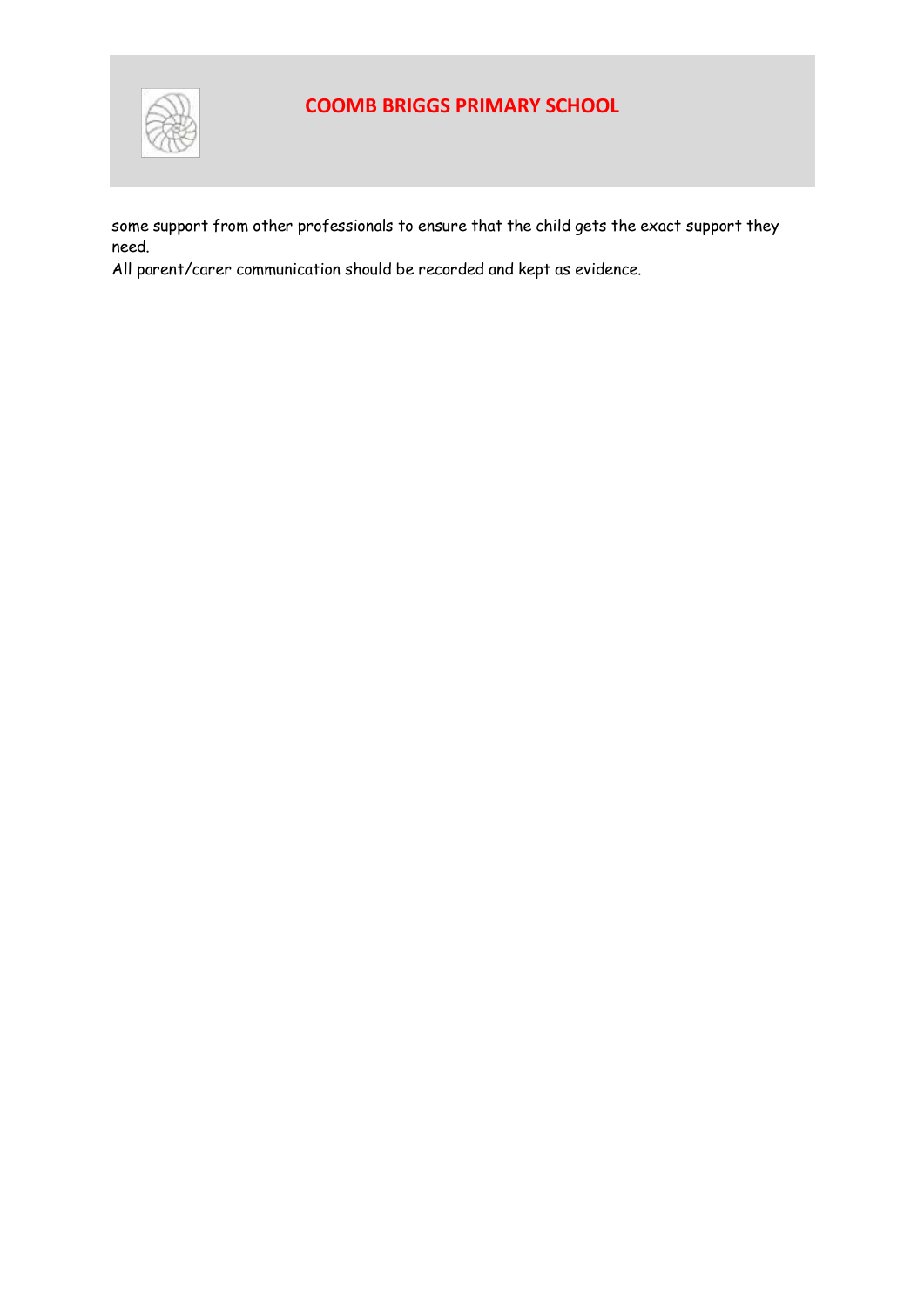

# **Information and Referral Processes for External Agency Support**

| Name of<br><b>Service</b> | <b>Information about the Service</b>                  | <b>Referral Method</b>                                           | <b>Ways of Contact</b>                    |
|---------------------------|-------------------------------------------------------|------------------------------------------------------------------|-------------------------------------------|
| Speech and                | Click on the link below:                              | Children aged 3 - 17 years old                                   | Children's Therapy                        |
| Language                  | https://www.nlq.nhs.uk/services/                      | can be referred by                                               | Team                                      |
| Therapy                   | childrens-speech-                                     | parents/carers, teachers, GPs or                                 | Diana, Princess of                        |
| (SALT)                    | language/nelincs/                                     | other professionals.                                             | Wales Hospital                            |
|                           |                                                       | Parents are recommended to                                       | Scartho Road                              |
|                           |                                                       | speak to their child's school or                                 | Grimsby                                   |
|                           |                                                       | health visitor if they are                                       | <b>DN33 2BA</b>                           |
|                           |                                                       | concerned about their speech                                     | 03033 303758                              |
|                           |                                                       | and language development.                                        |                                           |
|                           |                                                       | Children with feeding or                                         |                                           |
|                           |                                                       | swallowing problems need to be                                   |                                           |
|                           |                                                       | referred by their doctor.                                        |                                           |
| Specialist                | Click on the link below:                              | If parents or class teachers<br>have concerns or worries about a | Specialist                                |
| Advisory Service<br>(SAS) | https://www.nelincs.gov.uk/child<br>ren-families-and- | child, they are to speak to the                                  | Advisory Service,<br>Civic Offices, Knoll |
|                           | schools/schools-and-                                  | school SENCO who can then                                        | Street,                                   |
|                           | education/special-advisory-                           | make a referral.                                                 | Cleethorpes,                              |
|                           | service/                                              |                                                                  | North East                                |
|                           |                                                       |                                                                  | Lincolnshire, DN35                        |
|                           |                                                       |                                                                  | 8LN                                       |
|                           |                                                       |                                                                  |                                           |
|                           |                                                       |                                                                  | Email: <b>SpecialistA</b>                 |
|                           |                                                       |                                                                  | dvisoryService@n                          |
|                           |                                                       |                                                                  | elincs.gov.uk                             |
|                           |                                                       |                                                                  | Telephone: 01472                          |
|                           |                                                       |                                                                  | 323183                                    |
|                           |                                                       |                                                                  |                                           |
|                           |                                                       |                                                                  | Opening times:                            |
|                           |                                                       |                                                                  | Monday to                                 |
|                           |                                                       |                                                                  | Thursday 8:30am                           |
|                           |                                                       |                                                                  | to 5pm and Friday                         |
|                           |                                                       |                                                                  | 8:30am to 4:30pm,<br>except bank          |
|                           |                                                       |                                                                  | holidays.                                 |
| Educational               | EP's work with children and young                     | If parents or class teachers                                     | Educational                               |
| Psychologist              | people (0-25 years), parents,                         | have concerns or worries about a                                 | Psychology                                |
| (EP)                      | carers, teachers and other                            | child, they are to speak to the                                  | Service, Civic                            |
|                           | professionals to promote positive                     | school SENCO who can then                                        | Offices, Knoll                            |
|                           | change in a child's life.                             | make a referral.                                                 | Street,                                   |
|                           | EP's have been trained to                             |                                                                  | Cleethorpes,                              |
|                           | understand how children learn,                        |                                                                  | North East                                |
|                           | behave, think, feel and get on                        |                                                                  | Lincolnshire, DN35                        |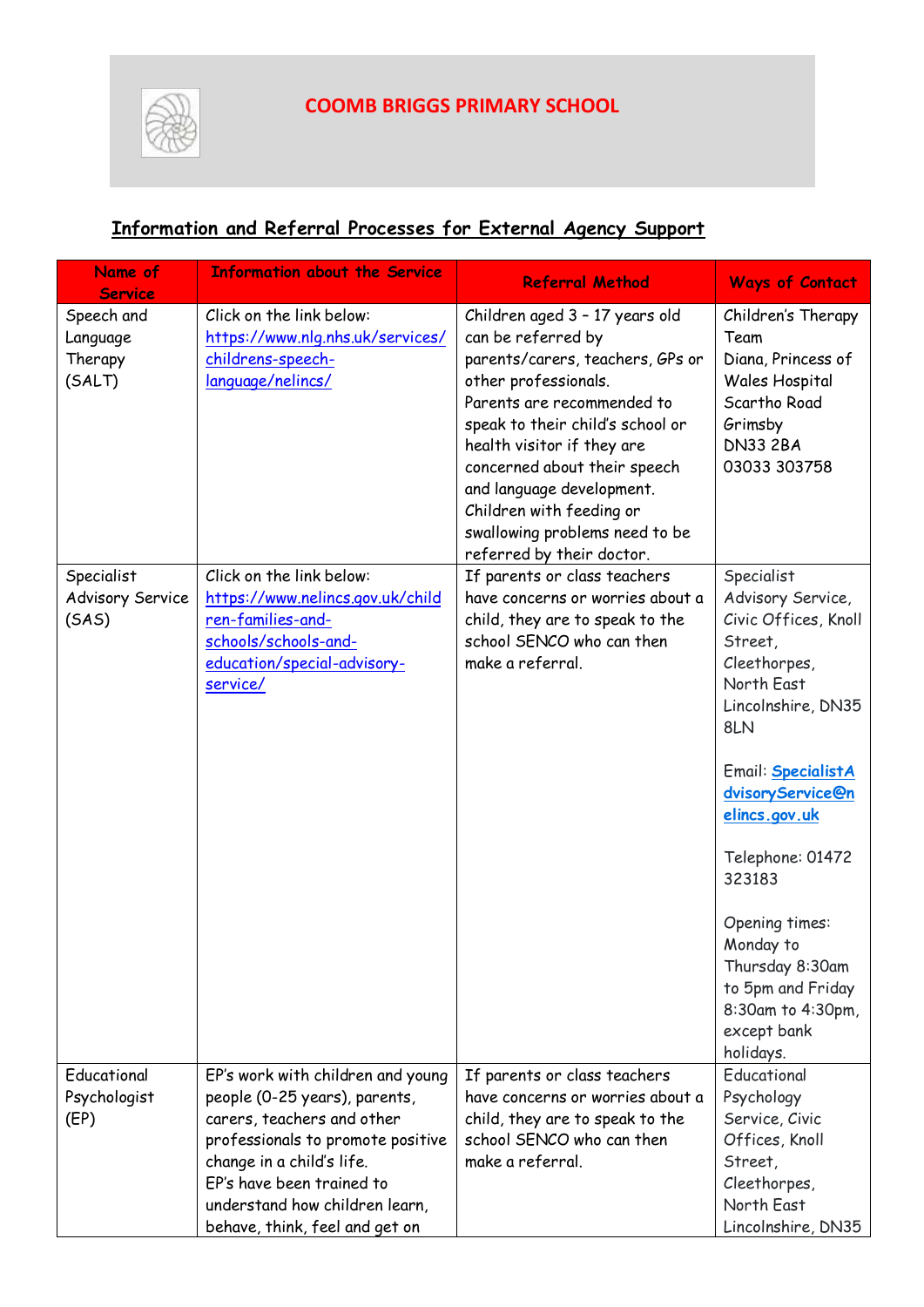

|                 | well with others.                 |                                  | 8LN                 |
|-----------------|-----------------------------------|----------------------------------|---------------------|
|                 | They can advise on:               |                                  |                     |
|                 | Difficulties with learning        |                                  | Email: specialistad |
|                 | Mental health problems            |                                  | visoryservice@neli  |
|                 | Reluctance to attend              |                                  | ncs.gov.uk          |
|                 | school                            |                                  |                     |
|                 | Difficulties with social          |                                  | Telephone: 01472    |
|                 | interactions/friendship           |                                  | 323183              |
|                 | Children's behaviour at           |                                  |                     |
|                 | school and home.                  |                                  | Opening times:      |
|                 | Once a referral has been made,    |                                  | Monday to Friday    |
|                 | EP's talk to parents and teachers |                                  | 9am to 4:30pm,      |
|                 | about their worries and work      |                                  | except bank         |
|                 | together to create plans to help  |                                  | holidays            |
|                 | the child.                        |                                  |                     |
| Family Hub      | Family Hubs provide help and      | Referrals can be made through:   | Immingham Family    |
|                 | support for families to work      | School                           | Hub                 |
|                 | through any issues they may       | School nurse                     | 01469 514848        |
|                 | have.                             | Health visitor                   |                     |
|                 |                                   | Contact the family hub           | Open Monday to      |
|                 |                                   | directly                         | Friday              |
| Young Minds     | Click on the link below:          | Parents and carers cannot make   | Freshney Green      |
| Matter          | https://www.lpft.nhs.uk/young-    | a direct referral.               | Primary Care        |
| (YMM)           | people/north-east-                | A GP, other health professionals | Centre              |
|                 | lincolnshire/about-us             | or teachers can make the         | Sorrel Road         |
|                 |                                   | referral.                        | Grimsby DN34        |
|                 |                                   |                                  | 4GB                 |
|                 |                                   |                                  |                     |
|                 |                                   |                                  | Tel: 01472          |
|                 |                                   |                                  | 252570              |
|                 |                                   |                                  |                     |
|                 |                                   |                                  | Email: Ipn-         |
|                 |                                   |                                  | tr.nelymm@nhs.ne    |
|                 |                                   |                                  | t                   |
| Barnardos &     | Click on the link below:          | If parents or class teachers     | 01472 355365        |
| <b>SENDIASS</b> | https://www.barnardos.org.uk/w    | have concerns or worries about a |                     |
|                 | hat-we-do/services/north-east-    | child, they are to speak to the  |                     |
|                 | lincolnshire-sendiass             | school SENCO who can then        |                     |
|                 |                                   | make a referral.                 |                     |
|                 | https://www.nelincs.gov.uk/child  |                                  |                     |
|                 | ren-families-and-schools/send-    |                                  |                     |
|                 | and-local-offer/send-local-and-   |                                  |                     |
|                 | national-support/                 |                                  |                     |
| Compass Go      | Click on the link below:          | If parents or class teachers     | 01472 494250        |
|                 | https://www.compass-              | have concerns or worries about a |                     |
|                 | uk.org/services/north-east-       | child, they are to speak to the  |                     |
|                 | lincolnshire-mhsts-new/           | school SENCO who can then        |                     |
|                 |                                   |                                  |                     |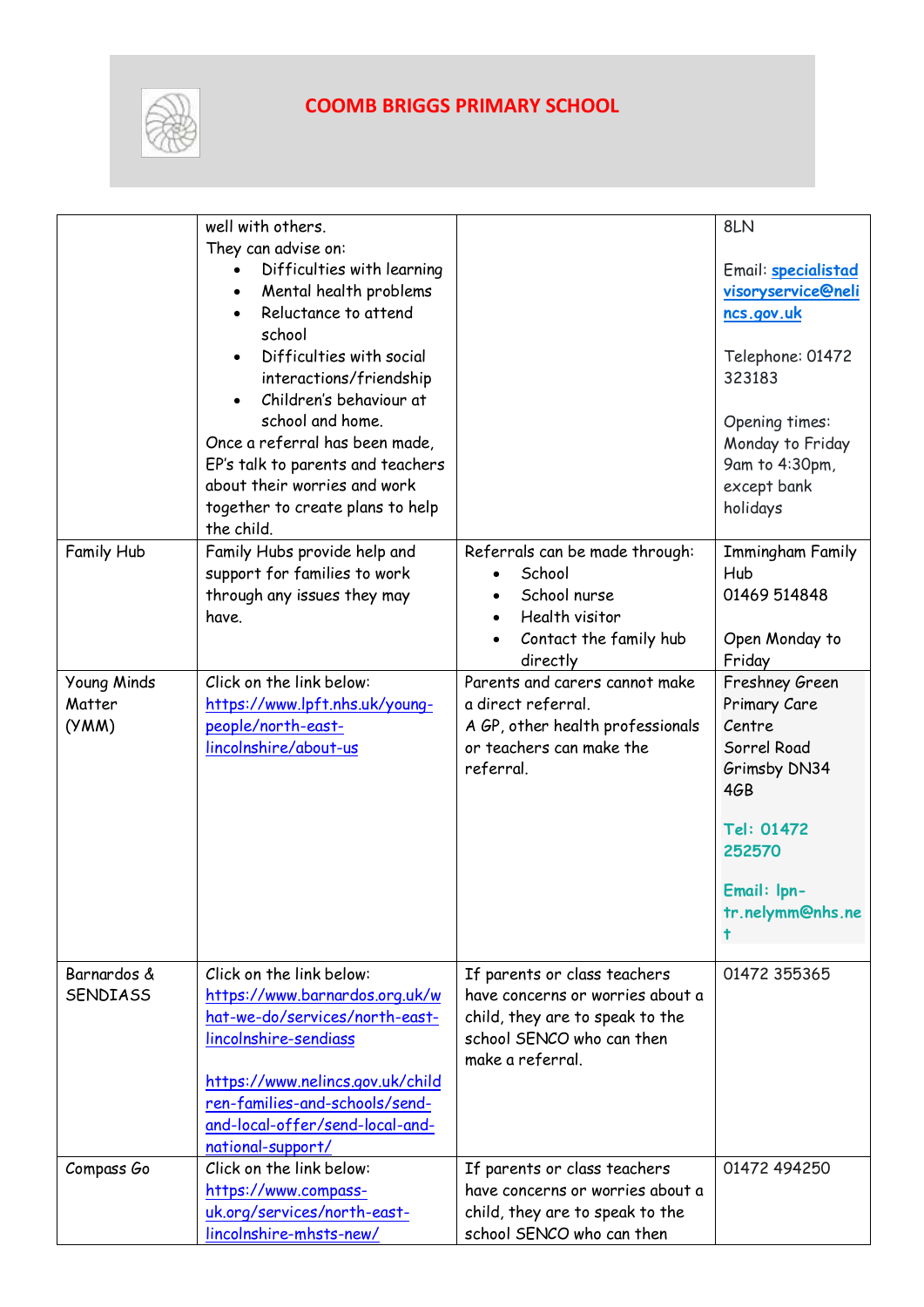

| make a referral.       |  |
|------------------------|--|
| Parents can self-refer |  |